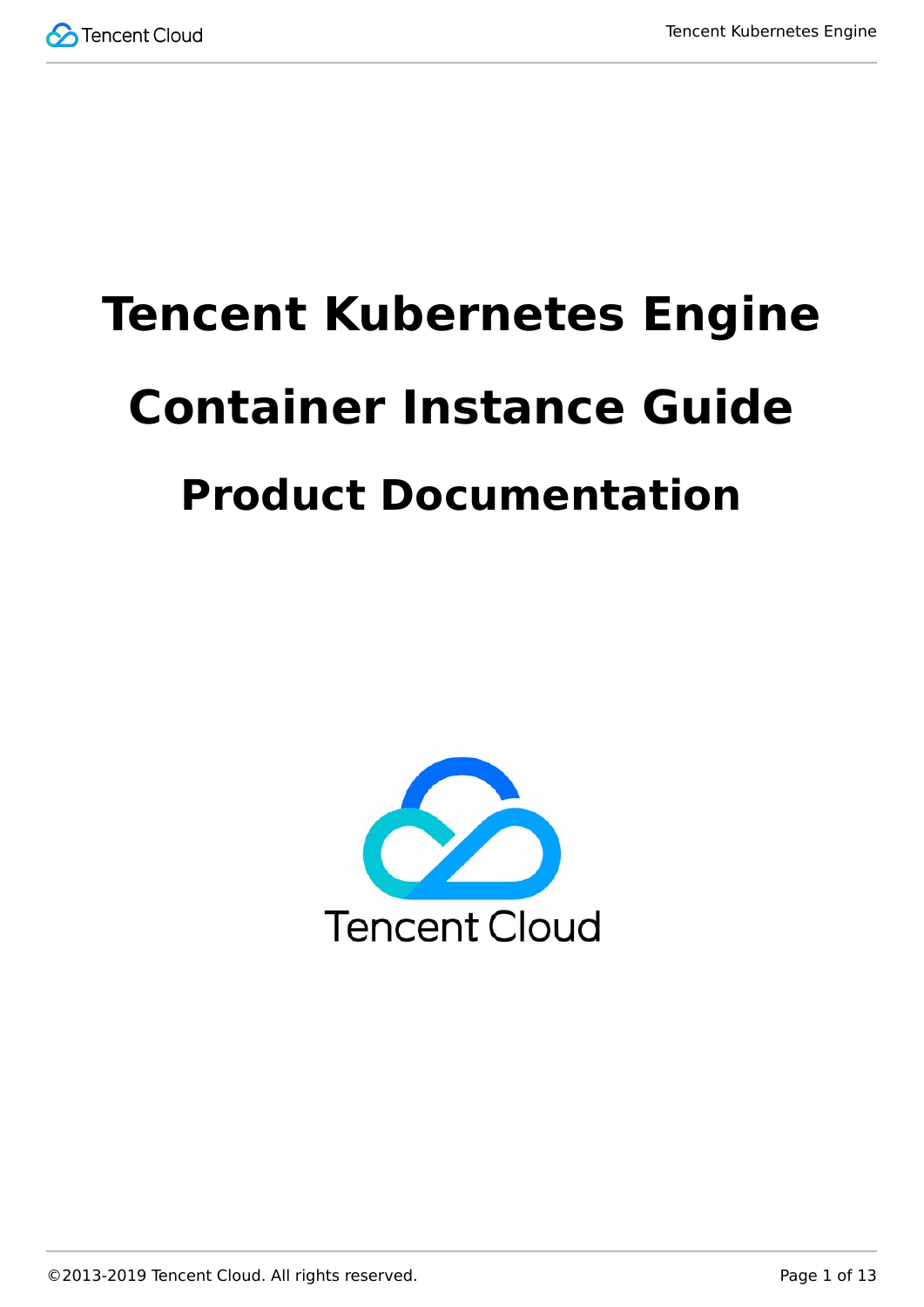#### Copyright Notice

©2013-2019 Tencent Cloud. All rights reserved.

Copyright in this document is exclusively owned by Tencent Cloud. You must not reproduce, modify, copy or distribute in any way, in whole or in part, the contents of this document without Tencent Cloud's the prior written consent.

Trademark Notice

#### **C** Tencent Cloud

All trademarks associated with Tencent Cloud and its services are owned by Tencent Cloud Computing (Beijing) Company Limited and its affiliated companies. Trademarks of third parties referred to in this document are owned by their respective proprietors.

#### Service Statement

This document is intended to provide users with general information about Tencent Cloud's products and services only and does not form part of Tencent Cloud's terms and conditions. Tencent Cloud's products or services are subject to change. Specific products and services and the standards applicable to them are exclusively provided for in Tencent Cloud's applicable terms and conditions.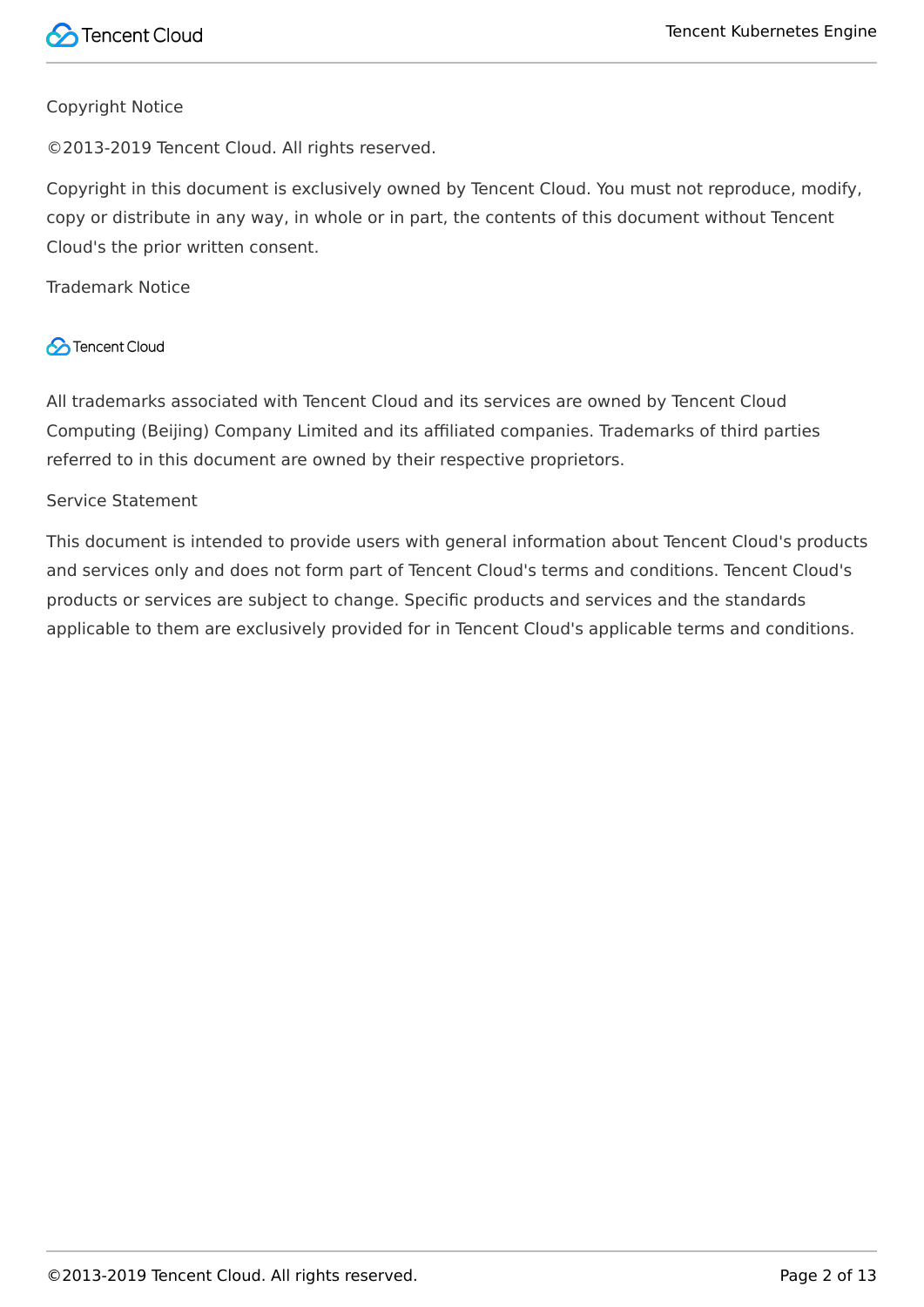

### **Contents**

[Container Instance Guide](#page-3-0)

[Network](#page-3-1)

[Accessing Public Network by Binding an EIP](#page-3-2)

**[OPS](#page-5-0)** 

[Viewing Logs and Events](#page-5-1)

[Enabling Log Collection](#page-7-0)

[Access Management](#page-10-0)

[Binding a Role to a Container Instance](#page-10-1)

[Contact Us](#page-12-0)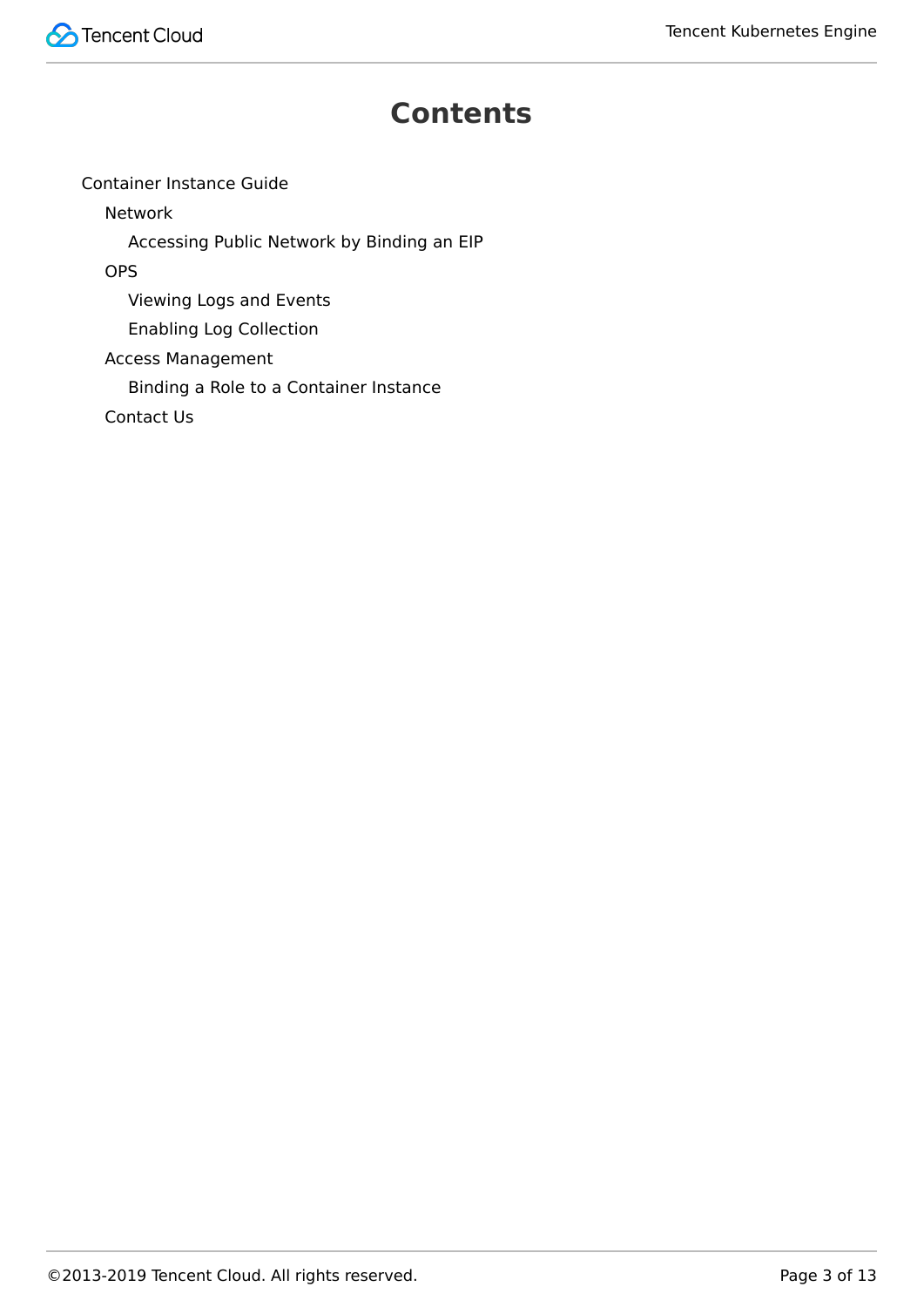# <span id="page-3-2"></span><span id="page-3-1"></span><span id="page-3-0"></span>Container Instance Guide Network Accessing Public Network by Binding an EIP

Last updated:2022-03-31 16:39:56

# Overview

You need to bind an EIP or configure a NAT Gateway for the container instance and pay additional network fees when the EKSCI needs to connect to a public network, such as deploying a Nginx service, pulling a private image etc. There are two methods for this.

| Method                   | Description and Use Cases                                                                                                                                                                                                                                                                                                                                     | Cost                                                                                                                                                                                                                                                  |
|--------------------------|---------------------------------------------------------------------------------------------------------------------------------------------------------------------------------------------------------------------------------------------------------------------------------------------------------------------------------------------------------------|-------------------------------------------------------------------------------------------------------------------------------------------------------------------------------------------------------------------------------------------------------|
| Binding an EIP           | Elastic IP (EIP) is a fixed public IP<br>address under a certain region<br>and can be purchased and held<br>independently.<br>Use cases: a single instance or a<br>few instances need to<br>interconnect with a public<br>network, for example, the Nginx<br>service.                                                                                         | When EIP has not been bound with cloud<br>resource, only IP resource fees are<br>charged. When EIP has been bound with<br>cloud resource, only public network fees<br>are charged. For more information, see<br><b>Billing for Elastic Public IP.</b> |
| Binding a NAT<br>Gateway | A NAT Gateway is a IP address<br>translation service. It provides<br>secure and high-performance<br>Internet access service for the<br>resources in a VPC.<br>Use cases: multiple instances<br>under a VPC need to<br>communicate with a public<br>network. For example, multiple<br>instances need to pull images<br>from a third-party image<br>repository. | NAT Gateway service fees consists two<br>parts: gateway fees (bill on an hourly<br>basis) and network fees (bill by traffic).<br>For more information, see Billing<br>Overview.                                                                       |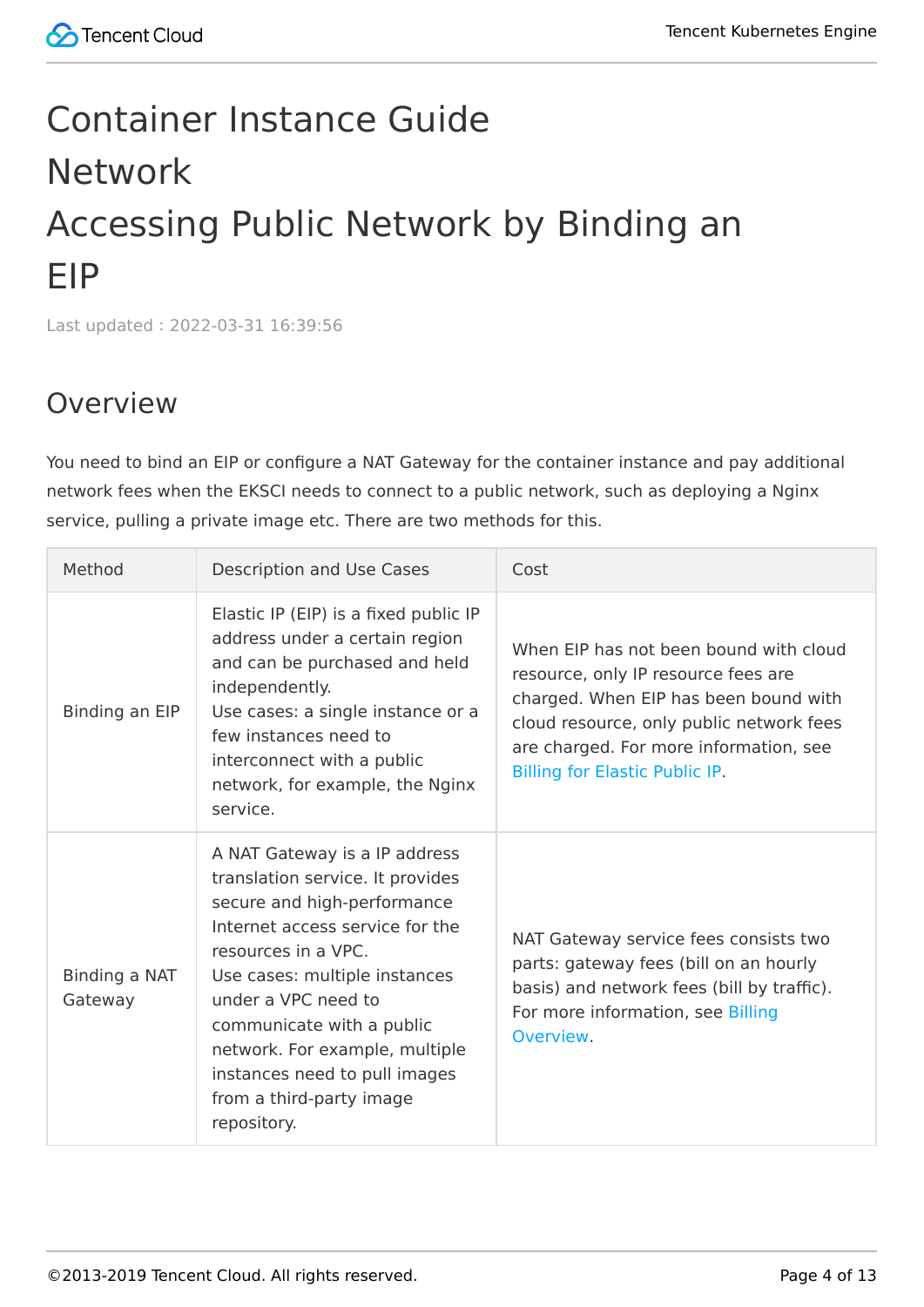

This document describes how to bind an EIP to a container instance, so as to enable the container instance to interconnect with a public network. The steps are as follows:

# **Directions**

Note

You need to bind an EIP when creating the container instance.

- 1. Log in to the [TKE console](https://console.cloud.tencent.com/tke2/eksci) to go to the container instance page.
- 2. Click **Create Instance**.
- 3. Configure the parameters of the container instance based on actual needs. For more information, see [Creating a Container Instance](https://cloud-doc.isd.com/document/product/457/57341#step2). Click **Next**.
- 4. Enable "Binding an EIP". You can use one of the two methods to bind.
	- Auto-creating an EIP
	- Using an existing EIP

A container instance supports auto-creating an EIP and binding with it. The attributes are as follows:

- Peak bandwidth, which needs to be customized by you. It will affect billing. Please check the details and select appropriate peak bandwidth based on your needs.
- Lifecycle, which is consistent with the container instance. When you delete the container instance, the lifecycle is deleted simultaneously.
- 5. Click **Confirm** to complete the process.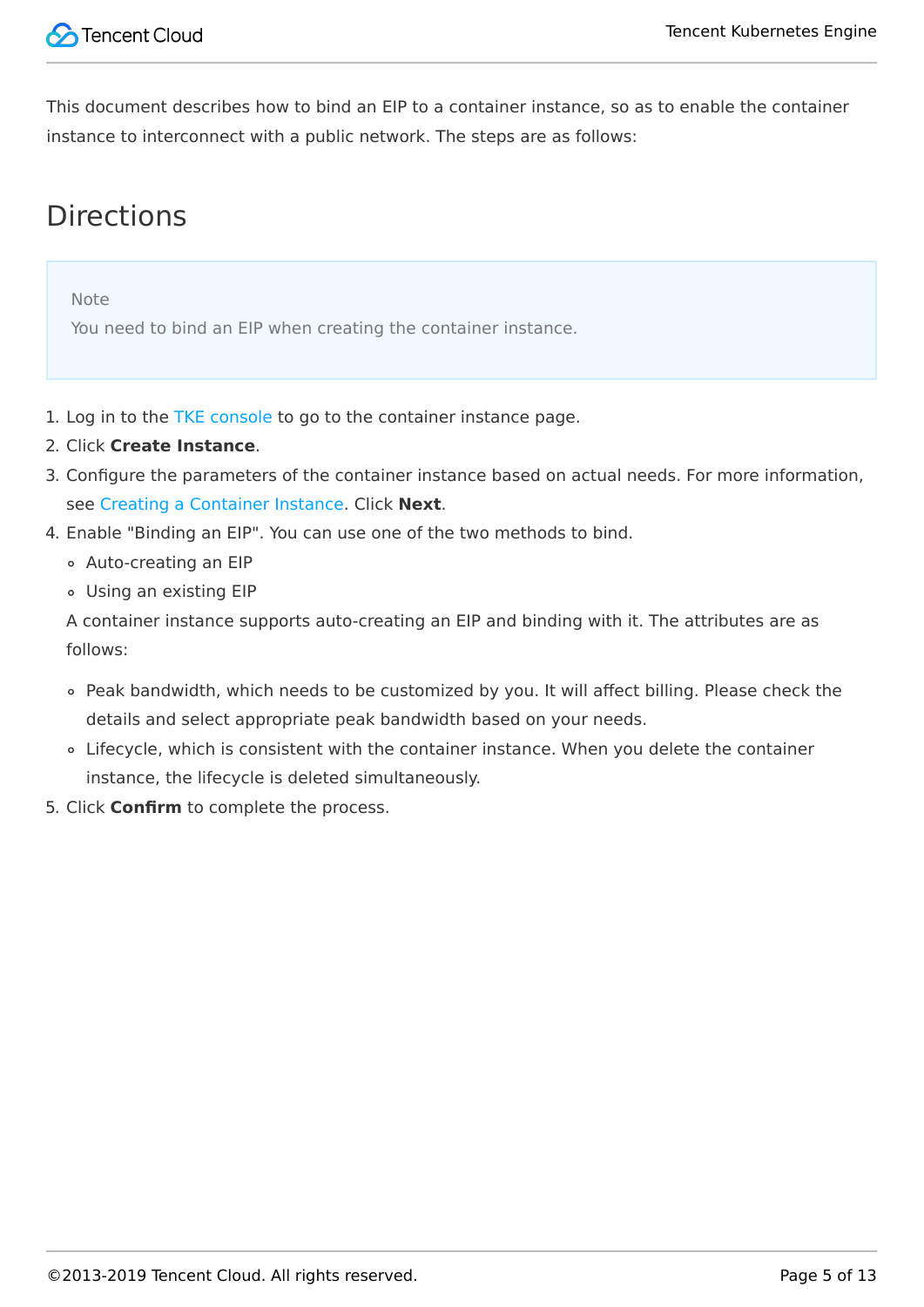# <span id="page-5-1"></span><span id="page-5-0"></span>**OPS** Viewing Logs and Events

Last updated:2022-04-21 18:36:00

### Overview

Events and logs can help you troubleshoot the issues occur during using container instances. This document describes how to view the logs and events of container instances in the TKE console.

# Viewing Container Logs

You can view the logs of init containers and business containers.

- Method 1
- Method 2
- 1. Log in to the [TKE console.](https://console.cloud.tencent.com/tke2/eksci)
- 2. On the container instance list page, click **Logs** on the right of the instance for which you want to view the events.

# Viewing Container Instance Events

You can view all events corresponding to the current instance. For common events, see [Event List](#page-5-2).

- Method 1
- Method 2
- 1. Log in to the [TKE console.](https://console.cloud.tencent.com/tke2/eksci)
- 2. On the container instance list page, click **More** > **View Events** on the right of the instance for which you want to view the events.

#### <span id="page-5-2"></span>**Event List**

The common events and solutions are as follows: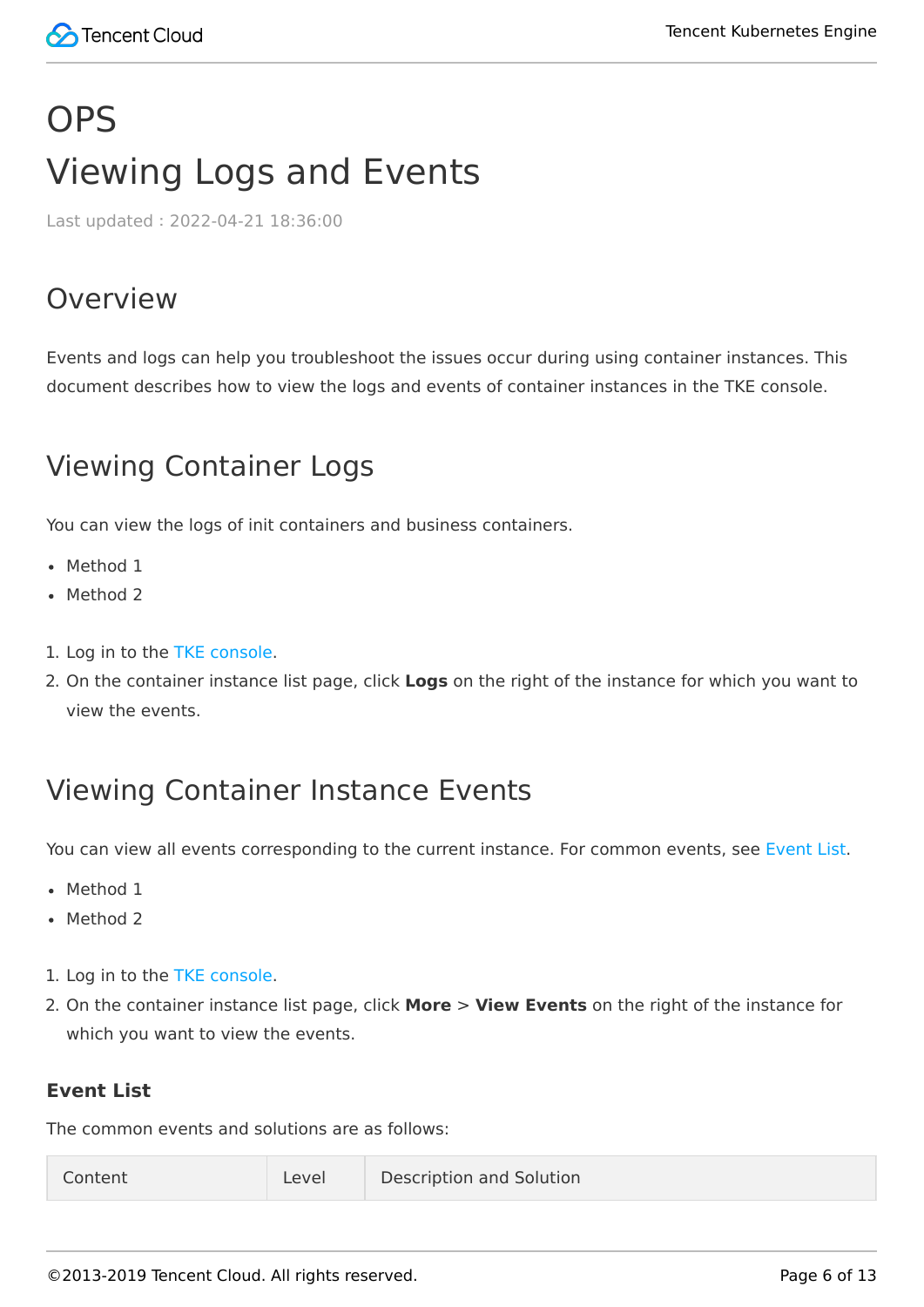

| Content                  | Level   | Description and Solution                                                                                                                                                                                                    |  |
|--------------------------|---------|-----------------------------------------------------------------------------------------------------------------------------------------------------------------------------------------------------------------------------|--|
| RestartedEksCi           | normal  | Restart EKSCI successfully.                                                                                                                                                                                                 |  |
| AllocatedEip             | normal  | Assign an EIP successfully.                                                                                                                                                                                                 |  |
| AssociatedEip            | normal  | Bind an EIP successfully.                                                                                                                                                                                                   |  |
| ResourceInsufficient     | warning | The resource with the specification corresponding to<br>EKSCI of the current region and availability zone has been<br>sold out. Please select another specification for creation<br>or change to another availability zone. |  |
| RecreatingPodSandbox     | warning | PodSandbox recreate after timeout.                                                                                                                                                                                          |  |
| <b>FailedMountVolume</b> | warning | Failed to mount a CBS disk or NFS.                                                                                                                                                                                          |  |
| FailedAllocateEip        | warning | Failed to assign an EIP.                                                                                                                                                                                                    |  |
| FailedAssociateEip       | warning | Failed to bind an EIP.                                                                                                                                                                                                      |  |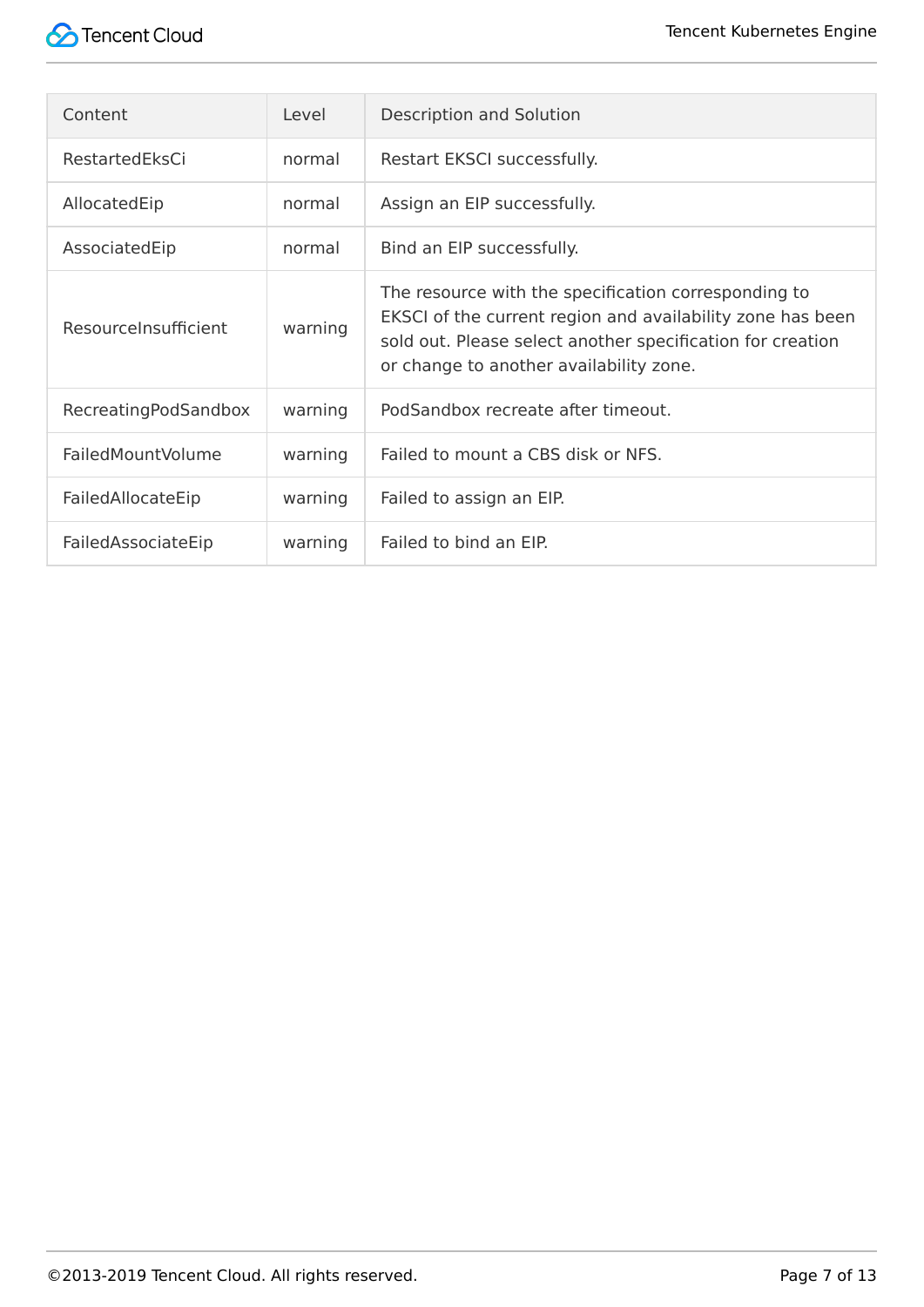# <span id="page-7-0"></span>Enabling Log Collection

Last updated:2022-03-31 16:39:56

# Overview

EKSCI provides log collection capability and supports sending the standard output logs and file logs of the containers in the cluster to [CLS.](https://intl.cloud.tencent.com/zh/product/cls) It is applicable for uses who want to store and analyze the service logs in EKSCI.

# **Prerequisites**

- Prepare a log topic of CLS to be used as the log reporting terminal. You can view and search the [logs under the log topic after reporting the logs. If there is no appropriate log topic, see Creating](https://intl.cloud.tencent.com/document/product/614/31592) Logset and Log Topic.
- Enable the **Log Index** for the selected log topic. Index configuration is required for CLS log search and analysis. If it is not enabled, you cannot view and search the logs. For how to configure index, see [Configuring Index.](https://intl.cloud.tencent.com/zh/document/product/614/39594)

You can go to the **[CLS console](https://console.cloud.tencent.com/cls/topic?region=ap-guangzhou)** > **Log Topic** page, select a log topic name, and enable the index in the **Index Configuration** tab, as shown in the figure below:

| Basic Info                                 | Collection Configuration     | Index Configuration      | Ship to COS |  |  |  |  |  |
|--------------------------------------------|------------------------------|--------------------------|-------------|--|--|--|--|--|
| <b>Index Configuration</b>                 |                              |                          |             |  |  |  |  |  |
| Import Configuration Rules<br>Index Status |                              |                          |             |  |  |  |  |  |
| Full-Text Index (1)                        | Case sensitive               |                          |             |  |  |  |  |  |
|                                            | Full-Text Delimiter 1        | @&()="",::<>[]{}/ \n\t\r |             |  |  |  |  |  |
|                                            | Allow Chinese Characters (1) |                          |             |  |  |  |  |  |
| Key-Value Index (1)                        | Case sensitive               |                          |             |  |  |  |  |  |

# **Directions**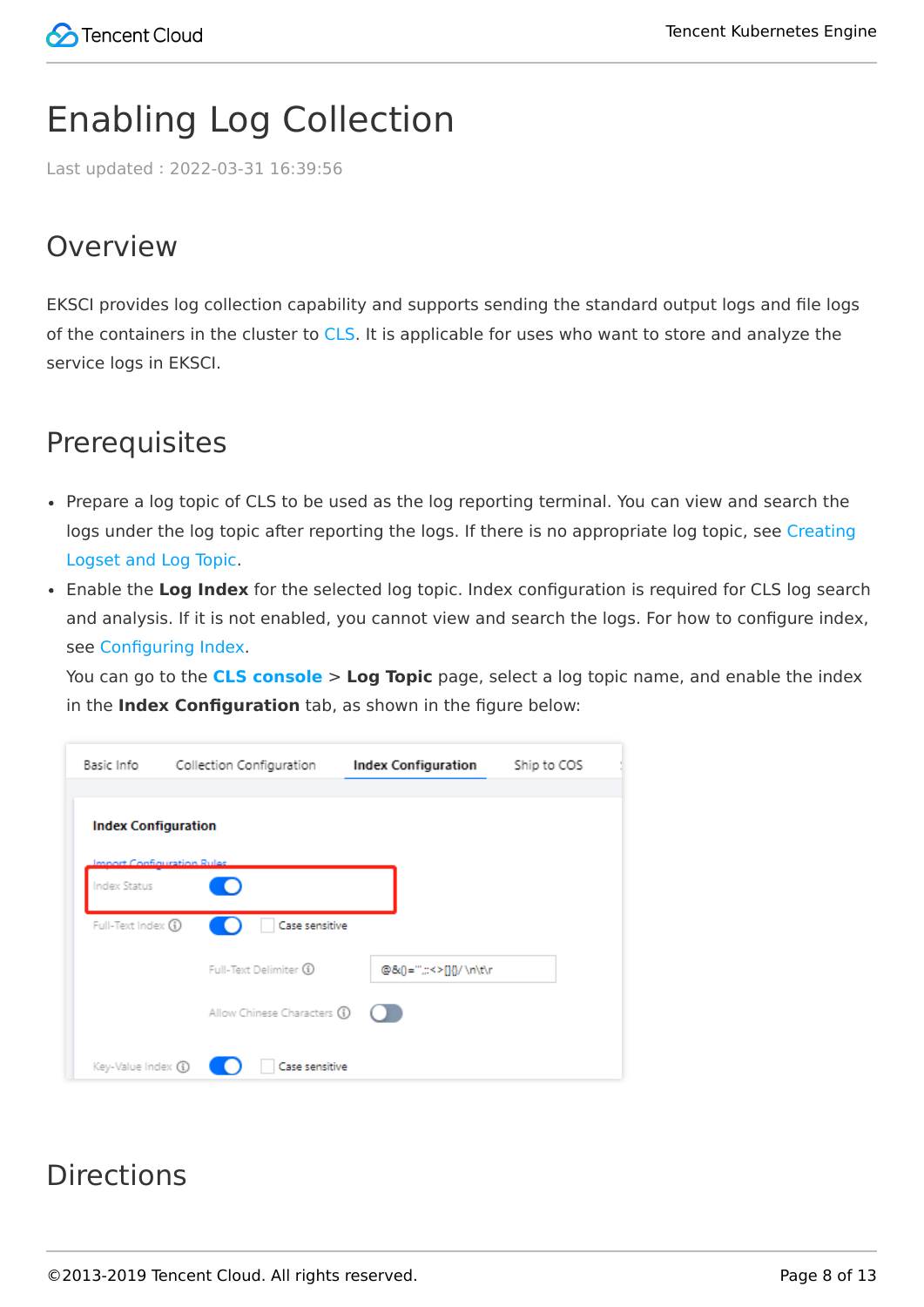

#### **Enabling log collection when creating a container instance**

#### Note:

You need to enable log collection when creating the container instance.

- 1. Log in to the TKE console. Click **Create Instance**.
- 2. Set the parameters of the container instance based on actual needs. Click **Next**.
- 3. Enable log collection on **Other Configurations** page.

Authorization is required when the log collection feature is enabled for the first time. The role TKE\_QCSLinkedRoleInEKSLog will be bound to your account by default, and the default policy configured for this role is QcloudAccessForTKELinkedRoleInEKSLog. The role will have permissions such as log uploading. Select the following parameters after the feature is enabled:

- Select the logset and log topic.
- Select the container and configure the collection path. It supports "stdout" (indicating standard output) and absolute path, and supports  $*$ . If there are more than one collection path, separate them with , .

#### Note

If role authorization capability is required when enabling log collection feature, the role bound to the instance must have write permission of "cls:pushLog". Only one role can be bound to the container instance.

#### **Viewing the collected logs**

- 1. Log in to the [CLS console](https://console.cloud.tencent.com/cls) and click **Search and Analysis** in the left sidebar.
- 2. On the **Search and Analysis** page, select the region, log set, and log topic to view logs, enable full-text index to search and analyze logs.

### **FAOs**

#### **What can I do if logs are not displayed?**

If you confirm that you have reported logs but they are not displayed, please check the following:

1. Log in to the [CAM console](https://console.cloud.tencent.com/cam/role) to check if there is a TKE QCSLinkedRoleInEKSLog role.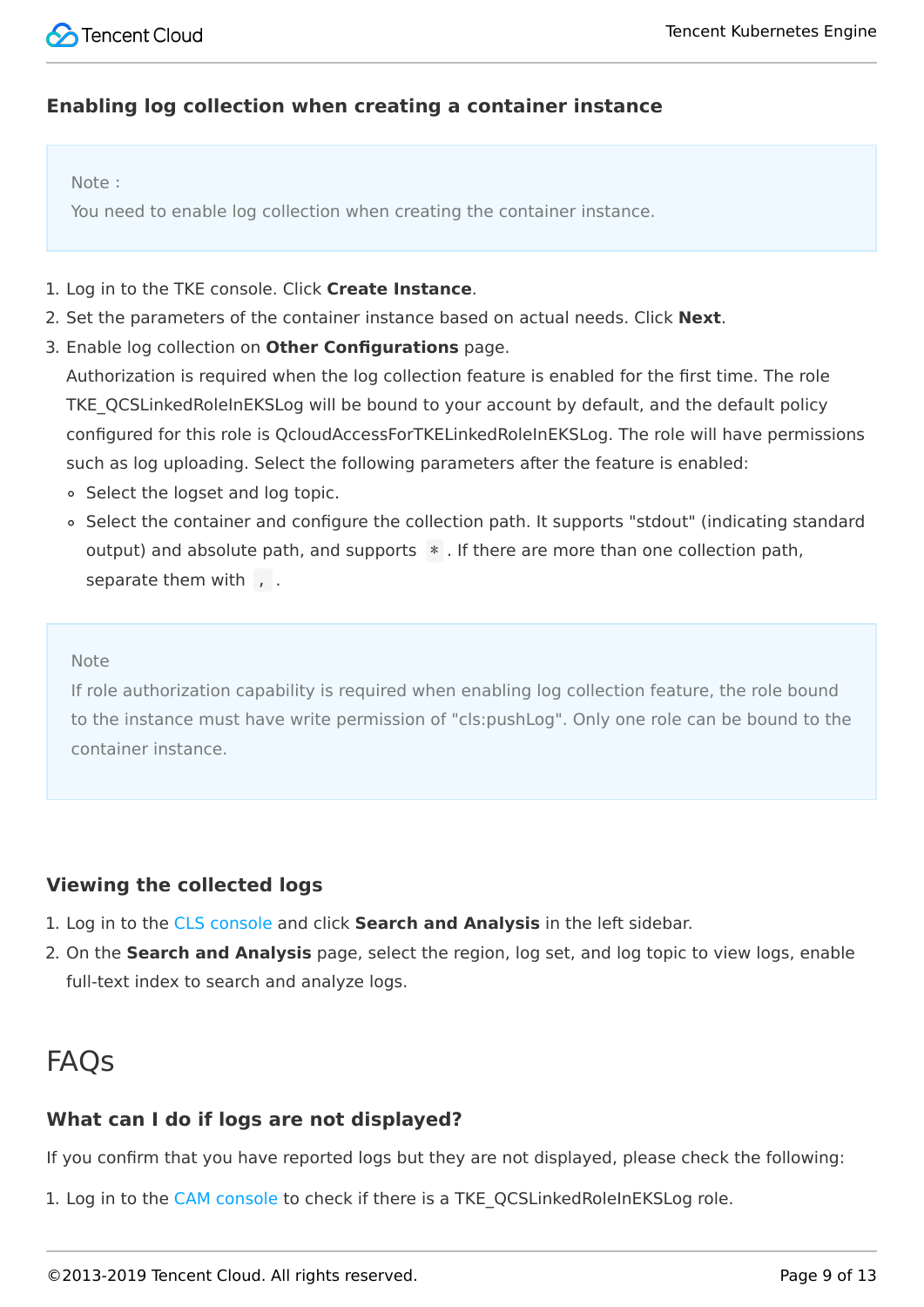- 2. Check if full-text index has been enabled for the log topic.
- 3. If role authorization has been enabled, check if the role bound to the container instance has the permission to report logs. For specific configuration, see "Role Authorization".
- 4. Check if the entity selected for the role bound to the instance is CVM.

If the problem persists, please [submit a ticket](https://console.intl.cloud.tencent.com/workorder) to contact us.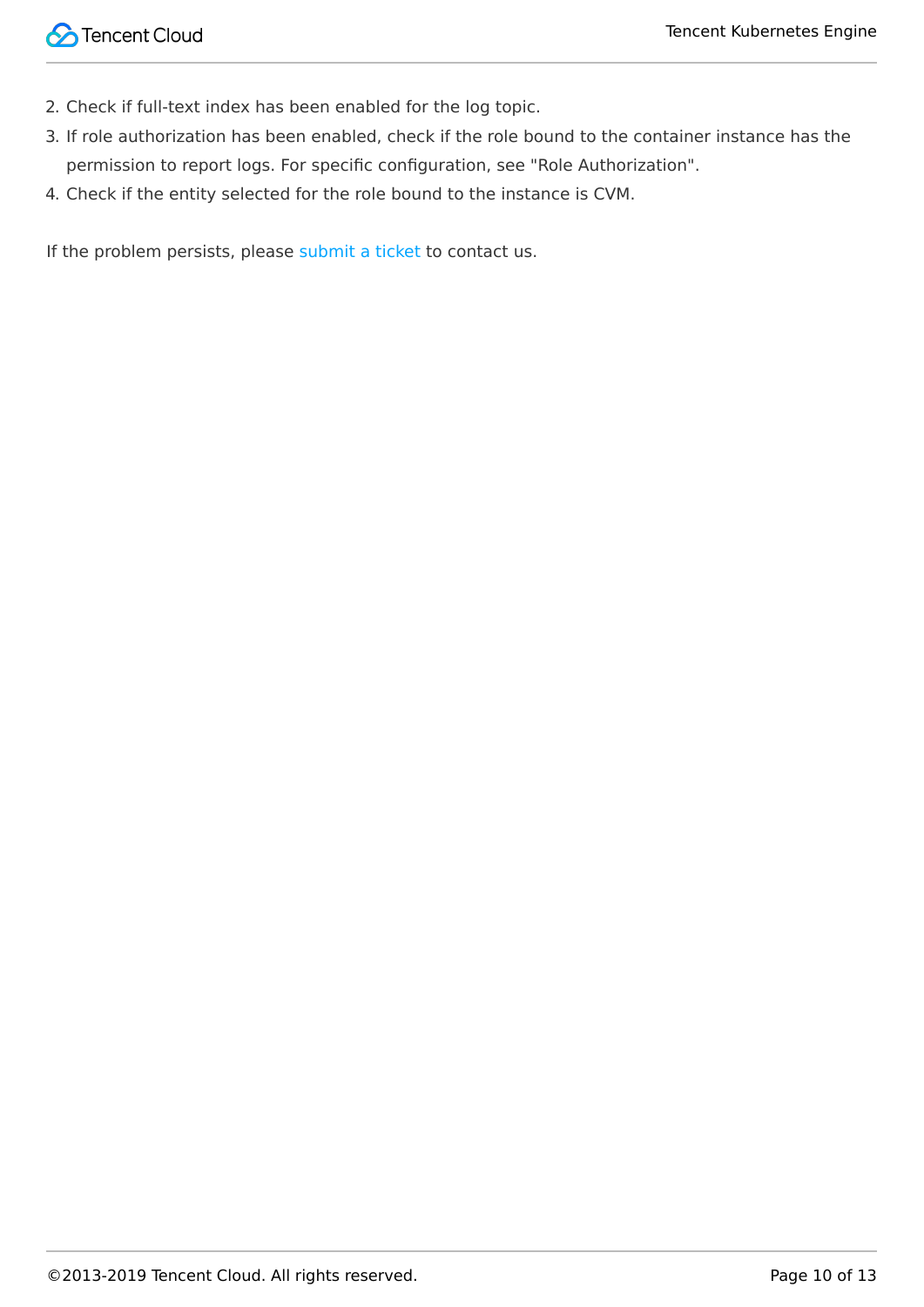# <span id="page-10-1"></span><span id="page-10-0"></span>Access Management Binding a Role to a Container Instance

Last updated:2022-03-31 16:39:56

### Overview

EKSCI supports binding a role to the instance to authorize corresponding permissions to the instance. It is applicable to be used in the scenarios where you need to access other Tencent Cloud services through containers, such as uploading logs to CLS and modifying CLS topic permissions. This document describes how to bind a role to a container instance to authorize permissions.

In the following, we take uploading logs to CLS as an example. The steps are as follows:

# **Directions**

You need to bind a role when creating the container instance. The steps are as follows:

- 1. Log in to the [TKE console.](https://console.cloud.tencent.com/tke2/eksci)
- 2. On the list page of container instances, select the region where the instance is located.
- 3. Click **Create Instance** at the top of the instance list.
- 4. Configure the parameters of the container instance based on actual needs. Click **Next**.
- 5. Select the role you have created in advance to complete the binding process. It there is no appropriate role, click **Create CAM Role**. For directions, see the following:

#### **Creating a policy**

You need to create a policy before creating a role. This policy determines what permissions your role has.

- 1. Log in to the CAM console and select **[Policies](https://console.cloud.tencent.com/cam/policy)** in the left sidebar.
- 2. On the **Polices** page, click **Create Custom Policy**.
- 3. Select **Create by Policy Generator** in **Select Policy Creation Method** pop-up.
- 4. Select the permissions that need to be authorized to the instance. For example, select write operation of "cls:pushLog". Click **Next**.
- 5. Confirm the policy name and click **Done**.

#### **Creating a role**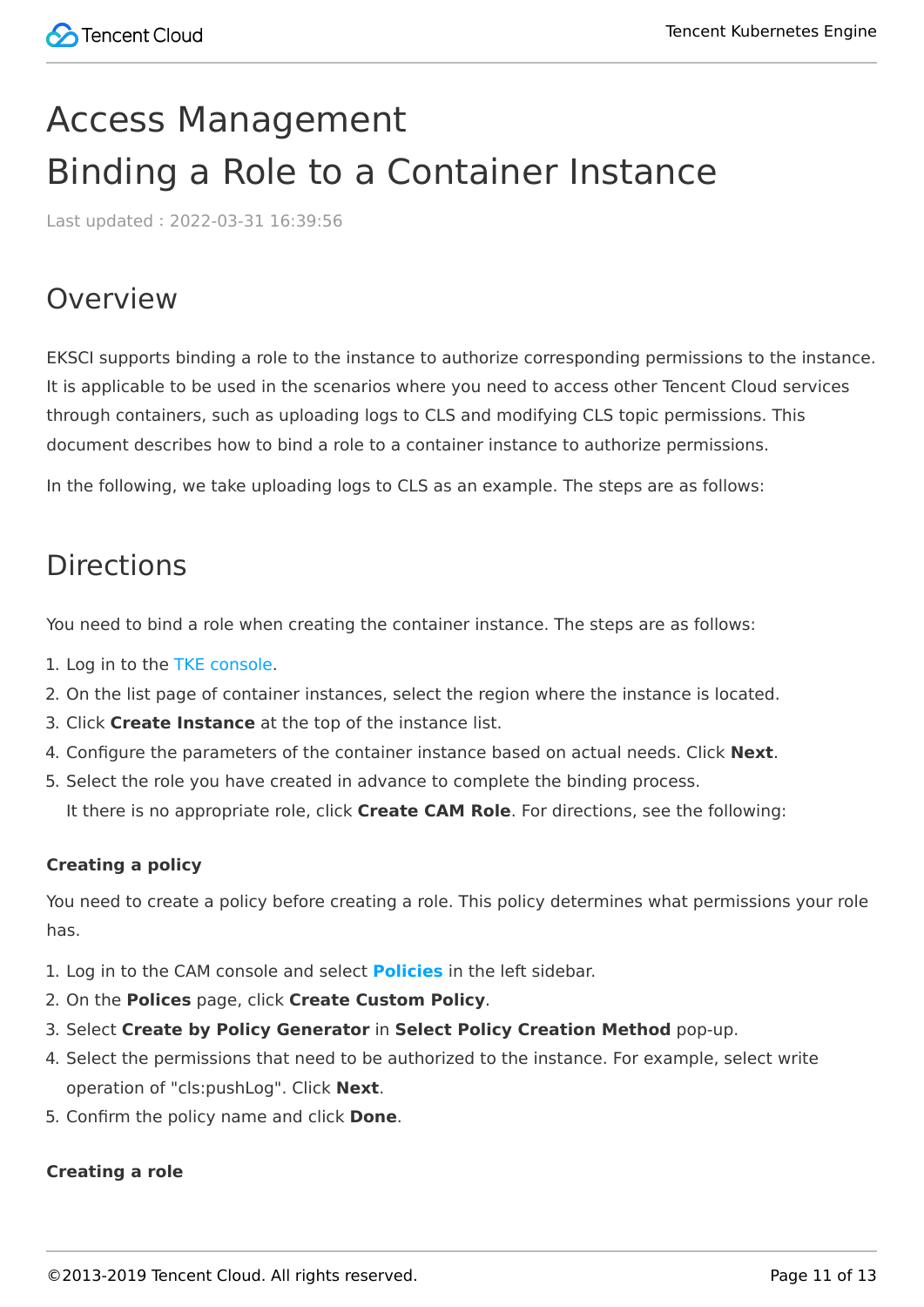You need to bind the policy to a role after creating the policy, so as to make the role have the permissions corresponding to the policy. You can bind multiple policies to one role based on your needs and unbind them at any time.

- 1. Log in to the CAM console, and select **[Roles]**(https://console.cloud.tencent.com/cam/role) in the left sidebar.
- 2. On the **Roles** page, click **Create Role**.
- 3. In the **Select role entity** window that appears, select **Tencent Cloud Product Service** to go to the **Create Custom Role** page.
- 4. On the **Enter role entity info** tab, select **Cloud Virtual Machine (cvm)** and click **Next**.
- 5. On the **Configure role policy** tab, select the name of the policy created in the previous step and click **Next**.
- 6. On the **Review** tab, enter the role name to review the role information, and then click **Done**. For more information, see [Creating a Role.](https://intl.cloud.tencent.com/document/product/598/19381)

Note

You must select **Cloud Virtual Machine (cvm)** as the role entity. Authorization cannot be completed if you select any other entity.

- 7. After creating an appropriate role, select it in step 4.
- 8. Click **Next** to confirm the configuration and complete instance creation. You can verify if the role has been bound properly by performing the actions corresponding to the permissions.